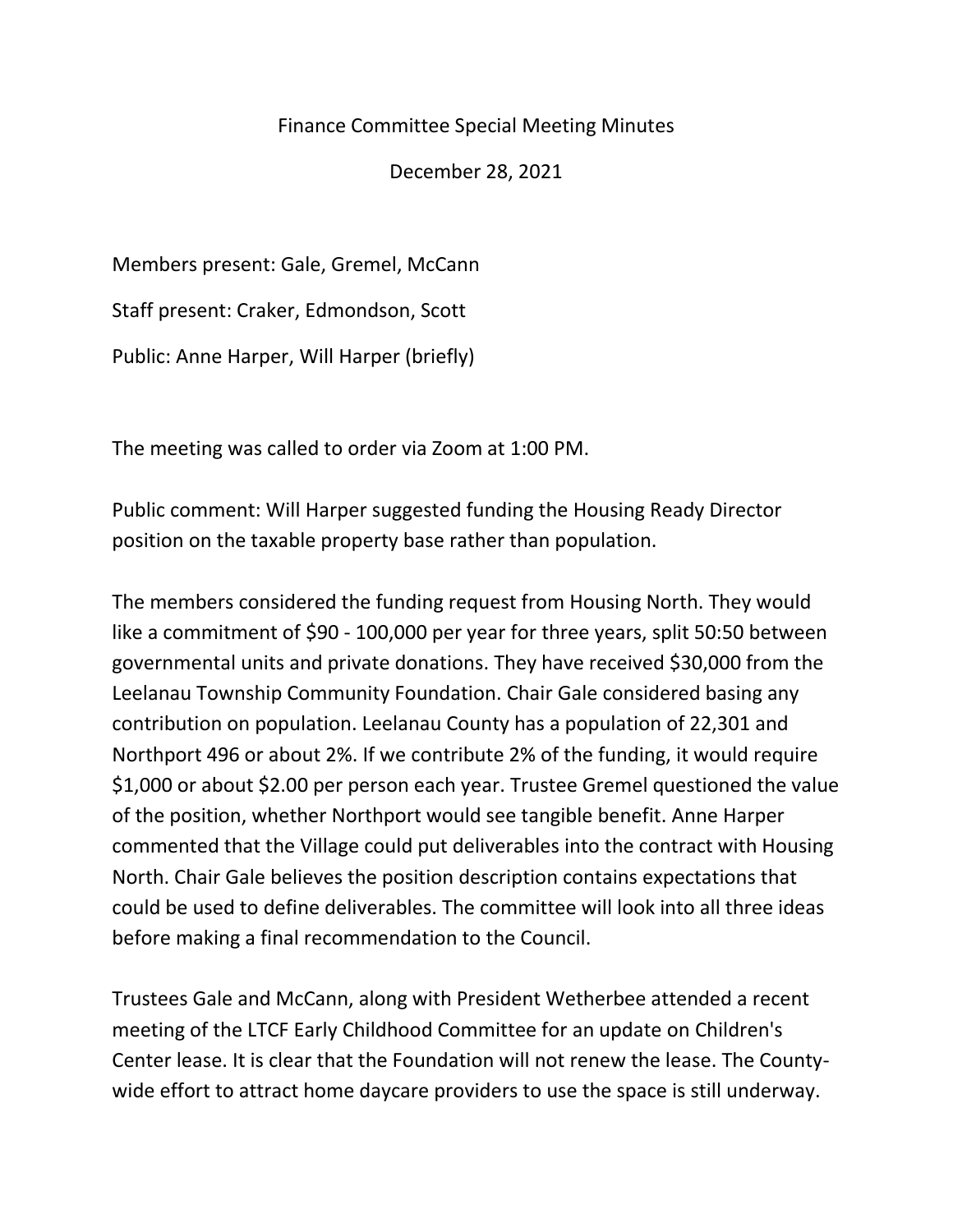They have grant funding in place and are recruiting providers. President Wetherbee said the Village would be flexible if a solution is in sight when the lease expires. It was agreed that the Village would restore utility service to the building and the Foundation will assist with funding.

Clerk Scott shared a draft of the 2022-23 General Fund budget. Revenues from property taxes are projected to increase, however personal property taxes and revenue sharing may decrease. Again this year, the Marina Fund is dedicated to major upgrades and will not make a general fund contribution. Professional service fees (attorney and auditor) will need to be increased based on recent trends. Treasurer Craker has noted an increase in electricity costs that she will explore. With the switch to LED streetlights and the effort to turn some of them off, our costs should be down. Historically, the Treasurer has been paid from the General Fund. Treasurer Craker has taken on an expanded role and her wages could be spread across other funds in the same way the Clerk and Liaison's salaries. The Village needs to extend water/sewer service along Flees Road to accommodate new connections in the sewer assessment district. Water Operator Tompkins recommends increasing the minimum quarterly water usage fee from \$30 to \$36. At the last meeting, the committee authorized the Clerk to calculate salaries and wages with a 5.9% cost of living adjustment. She was asked to calculate the savings if the COLA is reduced to 5%. The committee will look at the fee schedule before the budget hearing. Adding a short term rental registration fee could generate some additional income.

We will recommend several 2021-22 budget amendments that will be prepared by the Clerk for February :

General Fund - \$22,400 to cover additional Professional Fees (attorney, planner, bank)

Major and Local Streets - \$28,484 to cover resurfacing work done this fall Water Fund - \$16,000 to cover increased cost of studies and supplies Marina Fund - \$34,047 to cover engineering work, credit card processing fees and bond interest payment